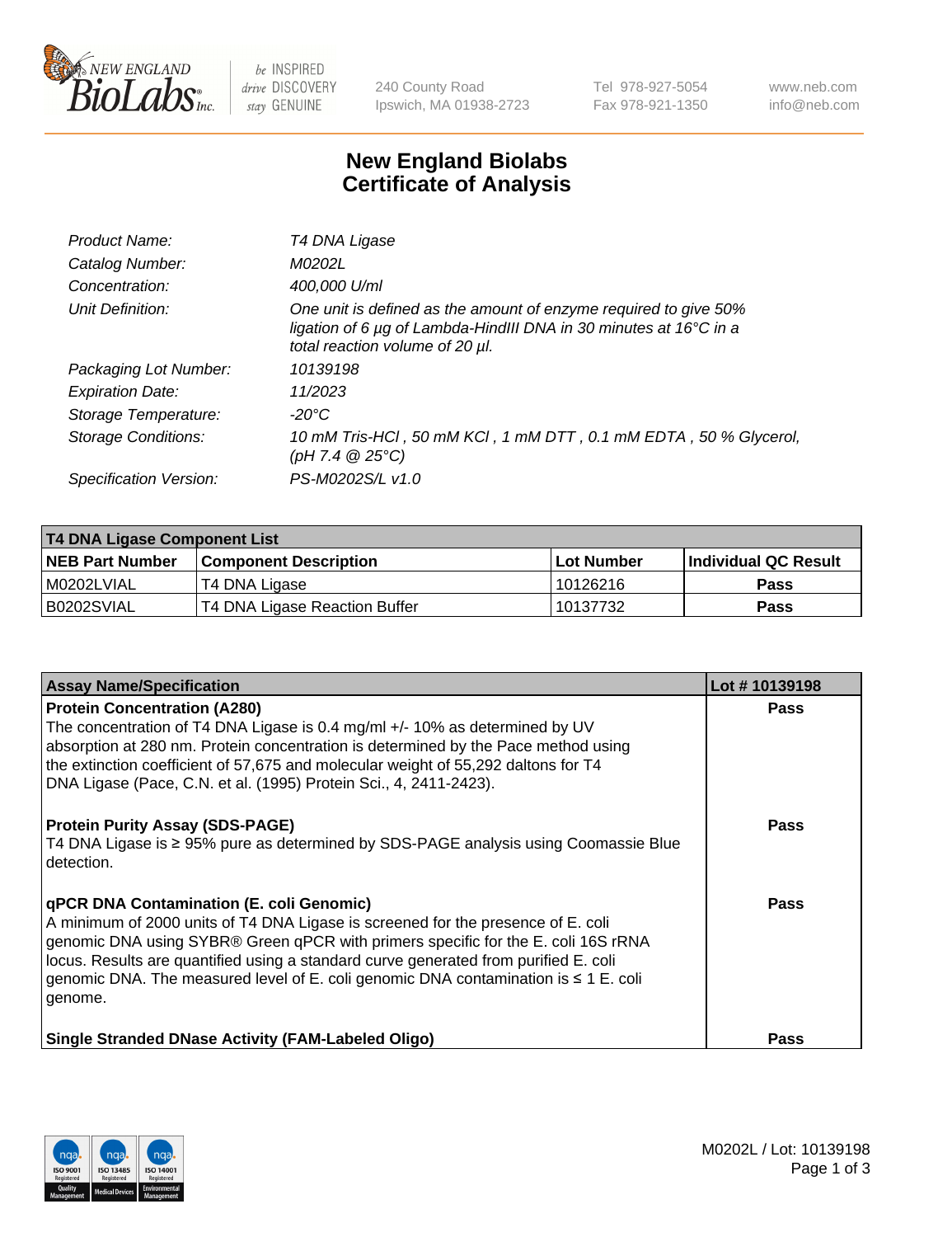

be INSPIRED drive DISCOVERY stay GENUINE

240 County Road Ipswich, MA 01938-2723 Tel 978-927-5054 Fax 978-921-1350

www.neb.com info@neb.com

| <b>Assay Name/Specification</b>                                                                                                                                                                                                                                                                                                                                      | Lot #10139198 |
|----------------------------------------------------------------------------------------------------------------------------------------------------------------------------------------------------------------------------------------------------------------------------------------------------------------------------------------------------------------------|---------------|
| A 50 µl reaction in CutSmart® Buffer containing a 20 nM solution of a fluorescent<br>internal labeled oligonucleotide and a minimum of 10,000 units of T4 DNA Ligase<br>incubated for 16 hours at 37°C yields <5% degradation as determined by capillary<br>electrophoresis.                                                                                         |               |
| <b>RNase Activity (Extended Digestion)</b><br>A 10 µl reaction in NEBuffer 4 containing 40 ng of a 300 base single-stranded RNA<br>and a minimum of 1 µl of T4 DNA Ligase is incubated at 37°C. After incubation for 16<br>hours, >90% of the substrate RNA remains intact as determined by gel electrophoresis<br>using fluorescent detection.                      | Pass          |
| <b>DNase Activity (Labeled Oligo, 3' extension)</b><br>A 50 µl reaction in CutSmart® Buffer containing a 20 nM solution of a fluorescent<br>labeled double-stranded oligonucleotide containing a 3' extension and a minimum of<br>10,000 units of T4 DNA Ligase incubated for 16 hours at 37°C yields <5% degradation<br>as determined by capillary electrophoresis. | Pass          |
| <b>DNase Activity (Labeled Oligo, 5' extension)</b><br>A 50 µl reaction in CutSmart® Buffer containing a 20 nM solution of a fluorescent<br>labeled double-stranded oligonucleotide containing a 5' extension and a minimum of<br>10,000 units of T4 DNA Ligase incubated for 16 hours at 37°C yields <5% degradation<br>as determined by capillary electrophoresis. | Pass          |
| Double Stranded DNase Activity (Labeled Oligo)<br>A 50 µl reaction in CutSmart® Buffer containing a 20 nM solution of a fluorescent<br>labeled double-stranded oligonucleotide containing a blunt end and a minimum of<br>10,000 units of T4 DNA Ligase incubated for 16 hours at 37°C yields <5% degradation<br>as determined by capillary electrophoresis.         | Pass          |
| <b>Exonuclease Activity (Radioactivity Release)</b><br>A 50 µl reaction in NEBuffer 1 containing 1 µg of a mixture of single and<br>double-stranded [3H] E. coli DNA and a minimum of 2000 units of T4 DNA Ligase<br>incubated for 4 hours at 37°C releases <0.1% of the total radioactivity.                                                                        | <b>Pass</b>   |
| <b>Endonuclease Activity (Nicking)</b><br>A 50 µl reaction in NEBuffer 1 containing 1 µg of supercoiled PhiX174 DNA and a<br>minimum of 2000 units of T4 DNA Ligase incubated for 4 hours at 37°C results in <10%<br>conversion to the nicked form as determined by agarose gel electrophoresis.                                                                     | <b>Pass</b>   |
| <b>Non-Specific DNase Activity (16 Hour)</b><br>A 50 µl reaction in NEBuffer 1 containing 1 µg of CIP-treated Lambda-HindIII DNA and<br>a minimum of 2000 units of T4 DNA Ligase incubated for 16 hours at 37°C results in a<br>DNA pattern free of detectable nuclease degradation as determined by agarose gel                                                     | Pass          |